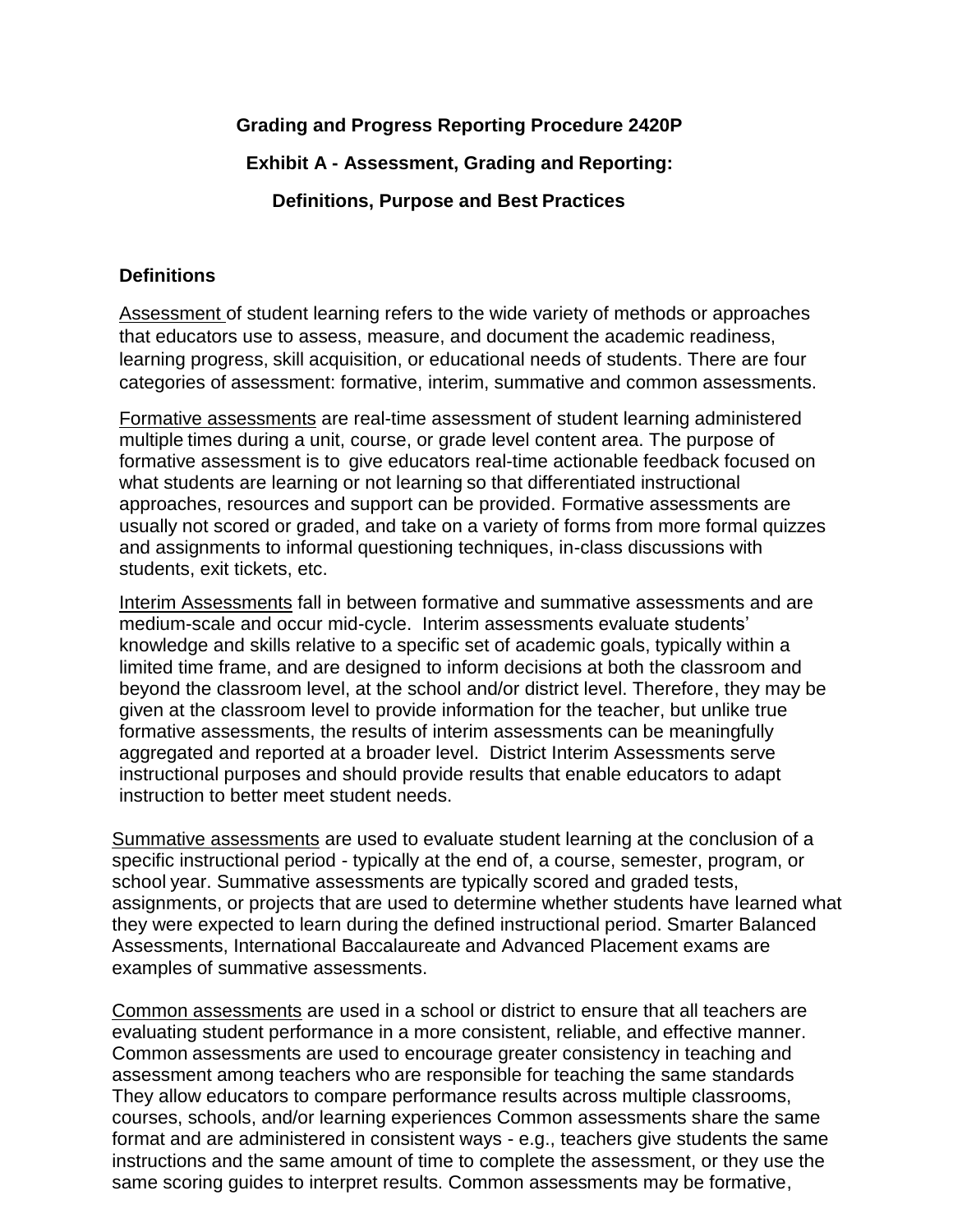interim, or summative and may or may not be used in the determination of a grade.

Grading is the system of measuring and recording student progress and achievement to allow educators, schools and the District to provide progress information to students, families and others and to evaluate the effectiveness of instruction and instructional programs.

Reporting is the process used to communicate student progress to families, students and others of student performance.

### **Purpose of Assessment, Grading and Reporting**

The purpose of assessment is to evaluate, measure, and document the academic readiness, learning progress, skill acquisition or educational needs of students. There are three categories of assessment: formative, summative and common assessments defined above.

The purpose of grades is to reflect what students know, understand and are able to do relative to standards and learning targets/goals. Traditionally grades have been shared at specified points in time. In our digital world, grades are available through on-line tools and applications.

The purpose of reporting is to communicate student progress to students, families and others about the achievement of individual education plan goals, standards, learning targets/goals, levels of student performance relative to those standards and targets/goals, areas of strength and areas where additional time and effort may be needed.

# **Best Practices for Assessment, Grading and Reporting**

#### Assessment:

- 1) Provide students with clear feedback on their progress and how they might improve
- 2) Provide students with opportunities to incorporate feedback
- 3) Include opportunities for self-evaluation/reflection
- 4) Provide adequate time to demonstrate learning
- 5) Provide multiple opportunities, options and choice to demonstrate learning
- 6) Align assessments with instructional methods and content
- 7) Formative assessment is frequent and ongoing
- 8) Communicate performance criteria to students at beginning of each lesson and unit
- 9) Rubrics for assessments are effective in communicating important elements of quality and help students meet teacher expectations

# Grading:

- 10) Share graded assessments with students
- 11) Use multiple and valid sources of evidence in determining student progress
- 12) The process of summarizing and interpreting assessment results should yield an accurate and informative representation of student learning
- 13) Base the grade on the summative products of their learning